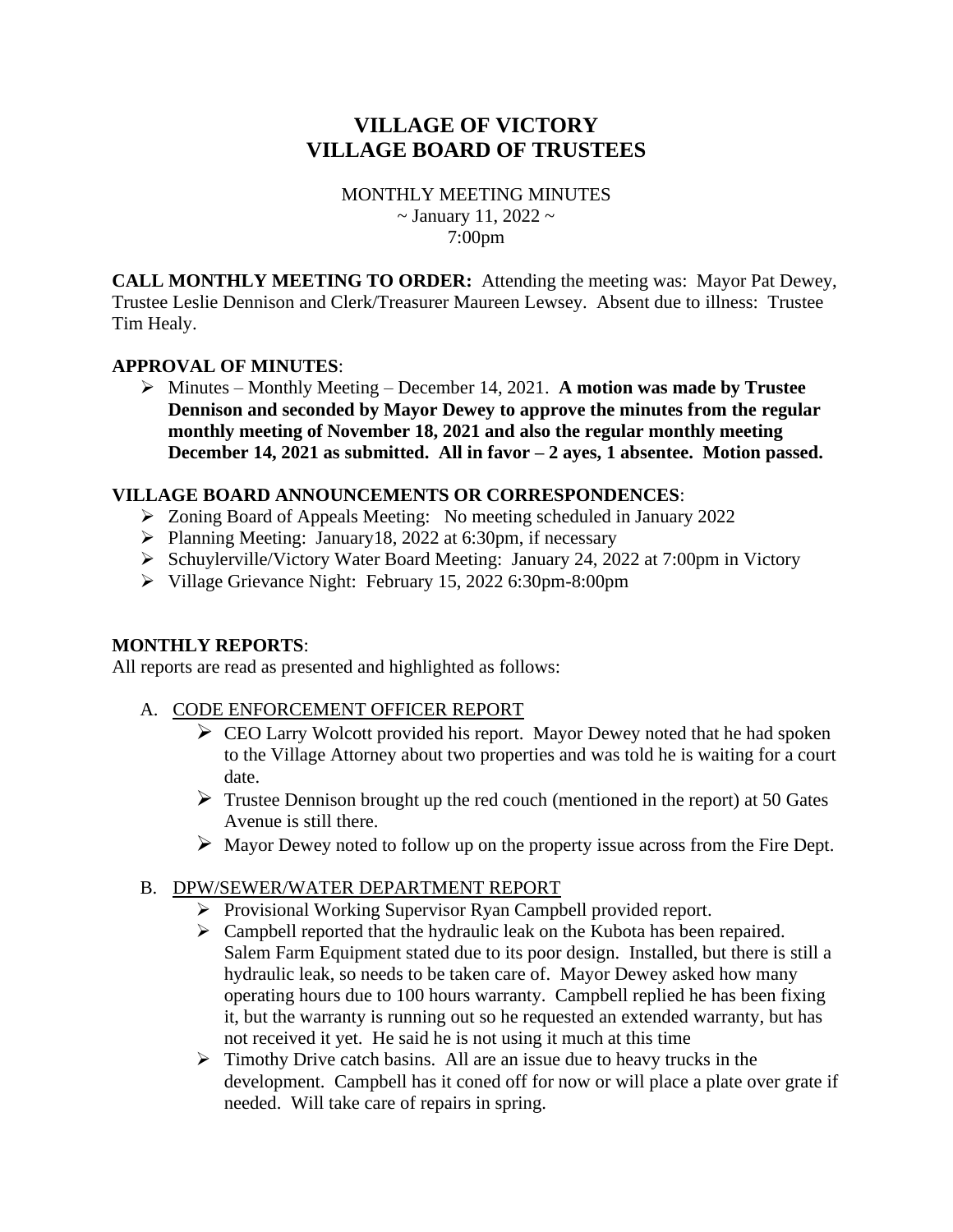- $\triangleright$  Garage water Heater. Propane 40 gal. heater is 30 years old. The cost of a new one is between \$800.00 and \$1,000.00, which can be done in-house. Trustee Dennison said to get quotes for the next meeting and Mayor Dewey agreed. Campbell said he would check with Webb, as they were cheaper on the furnace last month.
- $\triangleright$  Sewer Report presently have 8 from the 10 ordered still coming from GLLP sometime in February. Installed a new pump at 7 Herkimer Street and have 1 new one pump left. There is an issue at Monument Drive where he had installed a rebuilt pump before.

# C. FIRE DEPARTMENT REPORT

- ➢ Chief Ryan Campbell provides report.
- $\triangleright$  Campbell reported 97 calls compared to 60+ last year.
- ➢ The chicken BBQ will be February 13, 2022, tickets will be \$20.00.
- ➢ Fire Dept Bylaws Update. Articles 3-6 and Articles 7-10, Campbell sent out an email stating these articles have been approved by the Fire Dept. Mayor Dewey stated these will have to be reviewed by the Village Attorney and need to be submitted as a whole by the Fire Dept. and the Village Board. Mayor Dewey requested the financial report and treasurer's report for the February meeting. He also stated this should be done on a semi-annual basis.
- ➢ Membership Application. **A motion was made by Mayor Dewey and seconded by Trustee Dennison to approve a new membership application from J. Martindale. All in favor – 2 ayes. Motion passed.**
- $\triangleright$  AFG Grant Update. The truck grant application was approved for \$1200.00 at the Fire Dept meeting. Mr. Dennison is working on it. Awarded late fall/early winter. Mayor Dewey talked to a representative from Elise Stefanik's office and followed up with Daphne Jordan's office and will work with Carrie Woener's office on the firehouse building and potential funding opportunity.

### D. WATER DEPARTMENT REPORT

- $\triangleright$  Draft minutes from the December 20, 2021 monthly meeting pending. There was a discussion with purchasing and determined there should no purchase of a backhoe. Trustee Dennison stated there is no employee to run it and they don't have the manpower or trained employee to run it. Mayor Dewey discussed last time backhoe was used on Ranger Road and it was about 1 year ago. The Village of Schuylerville used it for a sewer job and asked if the VOS ever reimbursed water for the work. Trustee Dennison did not know. Campbell noted that VOS runs into more water issues with outdated water lines. Mayor Dewey talked about the CT Male report identifying upgrades, listing items on prioroty. Campbell noted that the backhoe sitting in the elements didn't help. Campbell stated that VOS DPW Supervisor stated that they do maintenance on it yearly. Between backhoe estimates would be higher than excavator estimates.
- $\triangleright$  Trustee Dennison asked about the sewer budget and if the Consumer Price Index had come out yet. It should be this week. She was concerned a 6% increase could be shared 3%/3% between villages.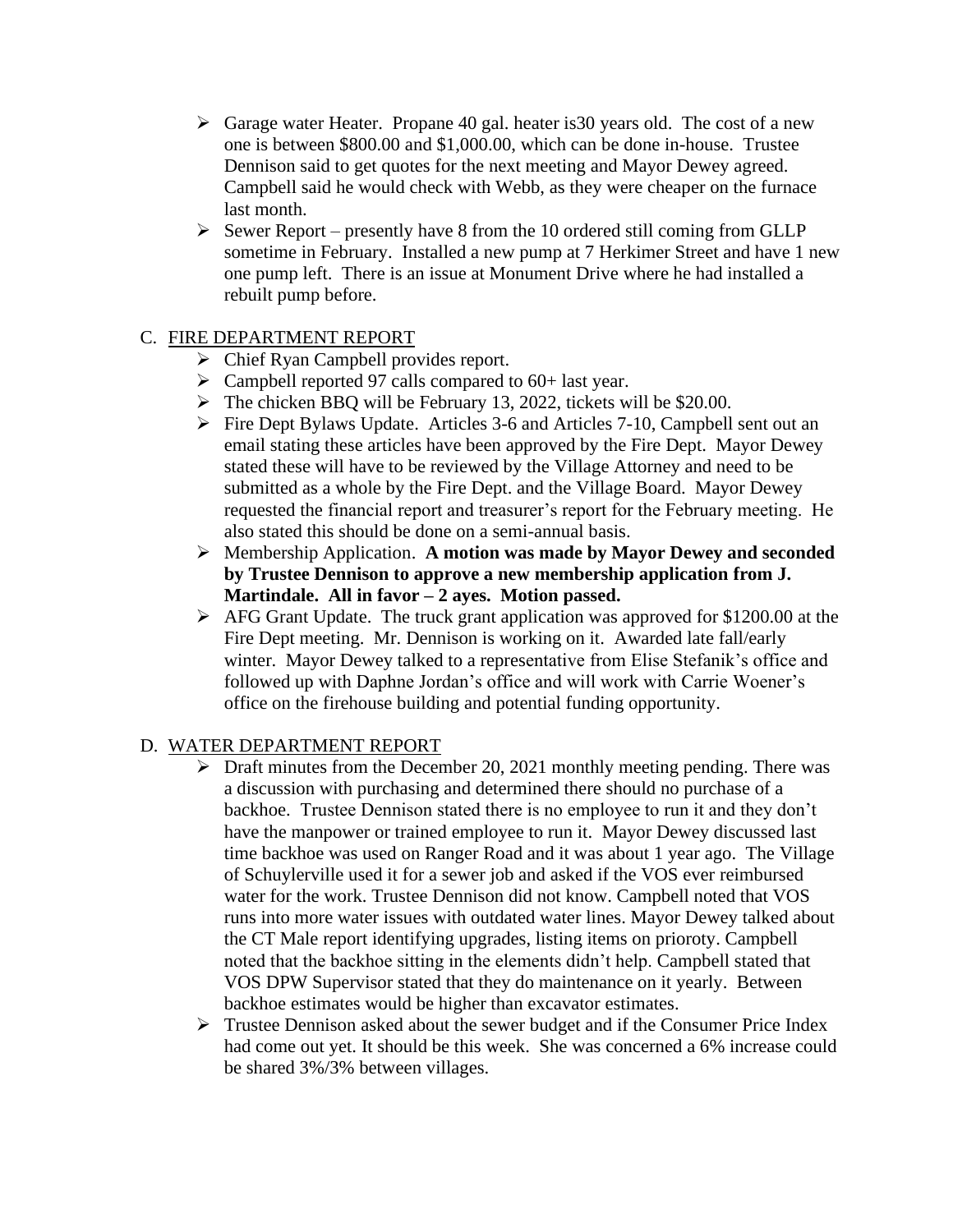- $\triangleright$  Mill Impact. Hoping to see movement with the project. This would help with sewer units, in the  $3<sup>rd</sup>$  quarter. The last step would be FSA, housekeeping with Village Planning Board. Litigation is ongoing for the unsafe structure.
- E. VILLAGE TREASURER'S REPORT. was read and will remain on file.
	- ➢ Monthly report ending December 31, 2021

## F. PLANNING BOARD REPORT

 $\triangleright$  Meeting on December 21, 2021 where an informational meeting was held with an interested developer of 12.38-acre parcel on Gates Avenue Extension. Future application for a Planned Development District is pending. There was a discussion on the PDD application process.

### G. ZONING BOARD OF APPEALS REPORT

 $\triangleright$  No meeting/no report

### **OLD BUSINESS**: None

### **NEW BUSINESS:**

- A. Retaining Wall Project
	- a. Draft Design and standard Block design to review. The choice will impact the project budget. Mayor Dewey hasn't called Chris Shaver of CT Male yet. He will call on estimated price. The Board reviewed the drawings. Mayor Dewey will ask about fence design, etc. on the drawing.
	- b. Temporary Easement to be sent from Village Attorney to get documents approved and signed from property owners. This will be for the work site.
	- c. Permanent Easement The village to accept ownership and maintain the wall.
- B. RESOLUTION: Budget Amendment. **A motion was made by Trustee Dennison and seconded by Mayor Dewey to approve the Resolution dated January 11, 2022 for the FY21.22 budget needs to be amended to balance the budget in the general fund between the following appropriations: From A9010.8 State Retirement in the amount of \$3,319.50 to A1620.4 Building Contractual in the amount of \$3,000.00, A9055.8 Disability Insurance in the amount of \$132.00 and A9189.8 Clothing Allowance in the amount of \$187.50. The Board authorizes the village budget to be amended as outlined and stated above. All in favor – 2 ayes. Motion passed.**
- C. CDPHP: Health Insurance New Rates
	- a. Increase of \$276.38 per month. It was determined that the Gold Level vs Platinum Level would be checked into.
- D. RESOLUTION: Establish Polling Place and time for Village Election March15, 2022. **A motion was made by Mayor Dewey and seconded by Trustee Dennison to approve the Resolution for Polling Place/District 4/Village Election held on March 15, 2022 whereas according to Election Law section 15-104(1)(b) and 15-104 (3)(b) a resolution must be adopted at least 60 days prior to an election to state the polling place will be located at the Village Hall aka the Community Center, 23 Pine Street, Victory Mills and the polls will be open from 12:00pm – 9:00pm and that the Board**